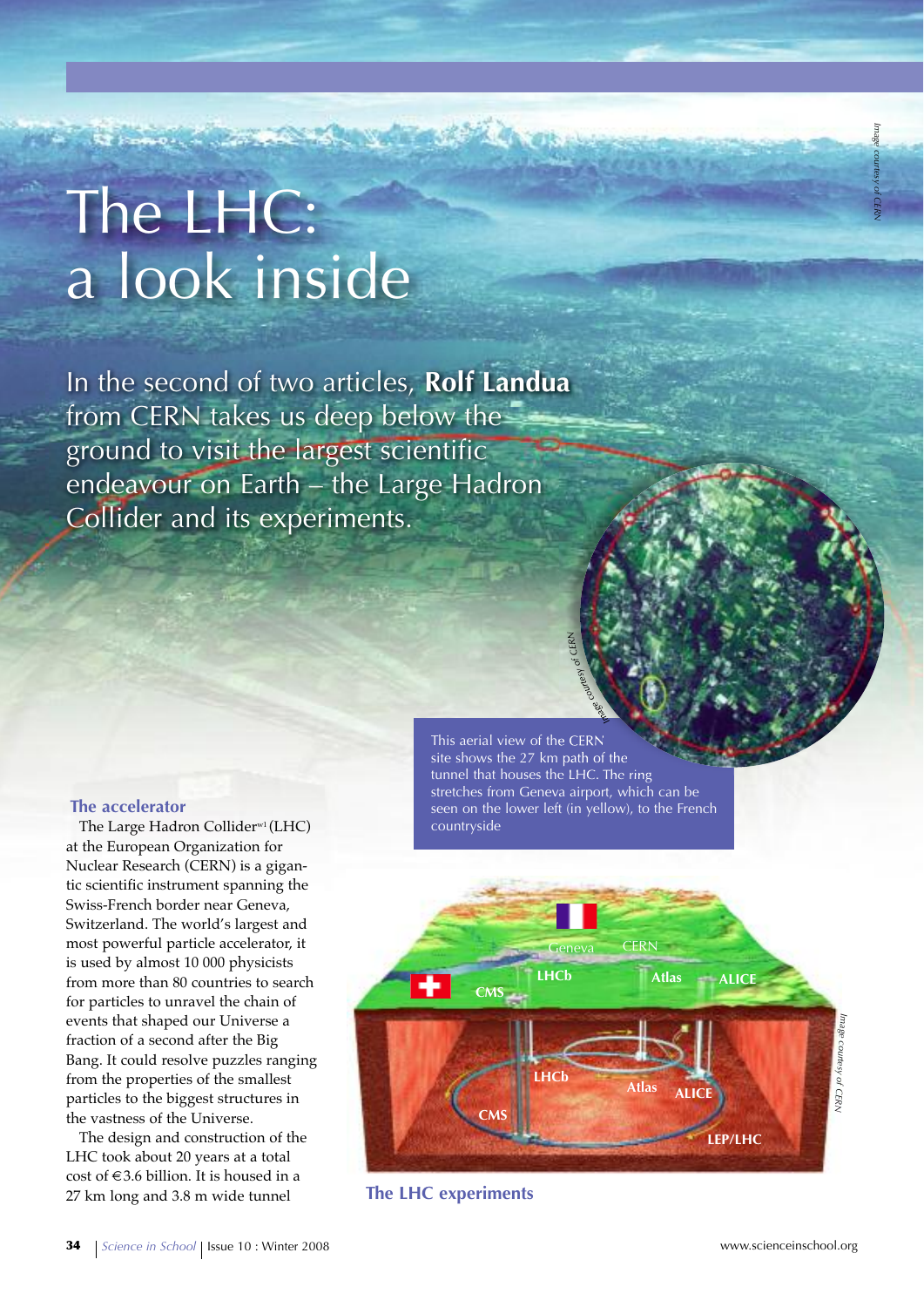about 100 m underground. At this level, there is a geologically stable stratum, and the depth prevents any radiation from escaping. Until 2000, the tunnel was the home of the Large Electron-Positron (LEP) storage ring, which was built in 1989. This earlier accelerator collided electrons with their anti-particles, positrons (for an explanation of antimatter, see Landua & Rau, 2008), to study the properties of the resulting particles and their interactions with great precision.

There are eight elevators leading down into the tunnel, and although many years. The LHC will mainly perform proton-proton collisions, which will be studied by three of its four detectors (ATLAS, CMS, and LHCb). However, for several weeks per year, heavy ions (lead nuclei) will be accelerated and collided instead, to be studied mainly by the dedicated ALICE detector.

Like any other particle accelerator, the LHC has three main components: the beam pipes, the accelerating structures, and the magnet system (see diagram on page 36). Inside its two beam pipes, each 6.3 cm in diameter, proton

*Image courtesy of CERN*

The second part of an accelerator consists of its accelerating structures. Before protons (or heavy ions) are introduced into the two LHC beam pipes, they are accelerated in smaller accelerators (connected to the LHC) to about 6 % of their final energy. Inside the LHC, the particles acquire their final energy from eight accelerating structures (accelerator cavities).

Every time the particles run through these cavities, they are accelerated by a strong electric field of about  $5 \text{ MV/m}$ . The functionality of the accelerators is comparable to surf

While the LHC was being built, technicians used various means of transport to move around the 27 km tunnel. Alongside the technician, two LHC magnets can be seen, before they were connected together. The blue cylinders contain the magnetic yoke and coil of the dipole magnets, together with the liquid helium system required to cool the magnet so that it becomes superconducting

the ride is only one stop, it takes a whole minute. To move between the eight access points, maintenance and security people use bicycles to move around the tunnel – sometimes for several kilometres. The LHC is automatically operated from a central control centre, so once the experiments have started, engineers and technicians will only have to access the tunnel for maintenance.

The actual experiment is a rather simple process: the LHC will collide two hadrons – either protons or lead nuclei – at close to the speed of light. The very high levels of energy involved will allow the kinetic energy of the colliding particles to be transformed into matter, according to Einstein's law E=mc², and all matter particles created in the collision will be detected and measured. This experiment will be repeated up to 600 million times per second, for



(or heavy ion) beams travel in opposite directions (one direction in each pipe) in an ultra-high vacuum of  $10^{-13}$ bar, comparable to the density of matter in outer space. This low pressure is necessary to minimise the number of collisions with resting gas molecules and the subsequent loss of the accelerated particles.

The protons are supplied from a hydrogen gas bottle. Hydrogen atoms consist of a proton and an electron. Scientists remove the electrons using an electric discharge, after which the protons are guided towards the accelerator through electric and magnetic fields. For the LHC beam, 300 trillion protons are required, but since a single cubic centimetre of hydrogen gas at room temperature contains about 60 million trillion protons, the LHC can be refilled 200 000 times with just one cubic centimetre of gas – and it only needs refilling twice a day!

on the sea (see diagram on page 37): a bunch of protons, about 100 billion of them – the surfers – ride together on an enormous electromagnetic wave and gain kinetic energy. Each wave accelerates one bunch of protons, and each of the two beams consists of 2800 discrete bunches, one every seven metres. After 20 minutes, they reach their final energy, while doing 11 245 circuits of the LHC ring per second. In those 20 minutes, the protons cover a distance further than from Earth to the Sun and back.

They enter the LHC at 99.9997828 % of the speed of light. After acceleration, they reach 99.9999991 %. This is about the maximum speed that can be reached, since nothing can move faster than light, according to the theory of relativity. Although it might seem like an insignificant gain in speed, at close to the speed of light, even a small acceleration results in a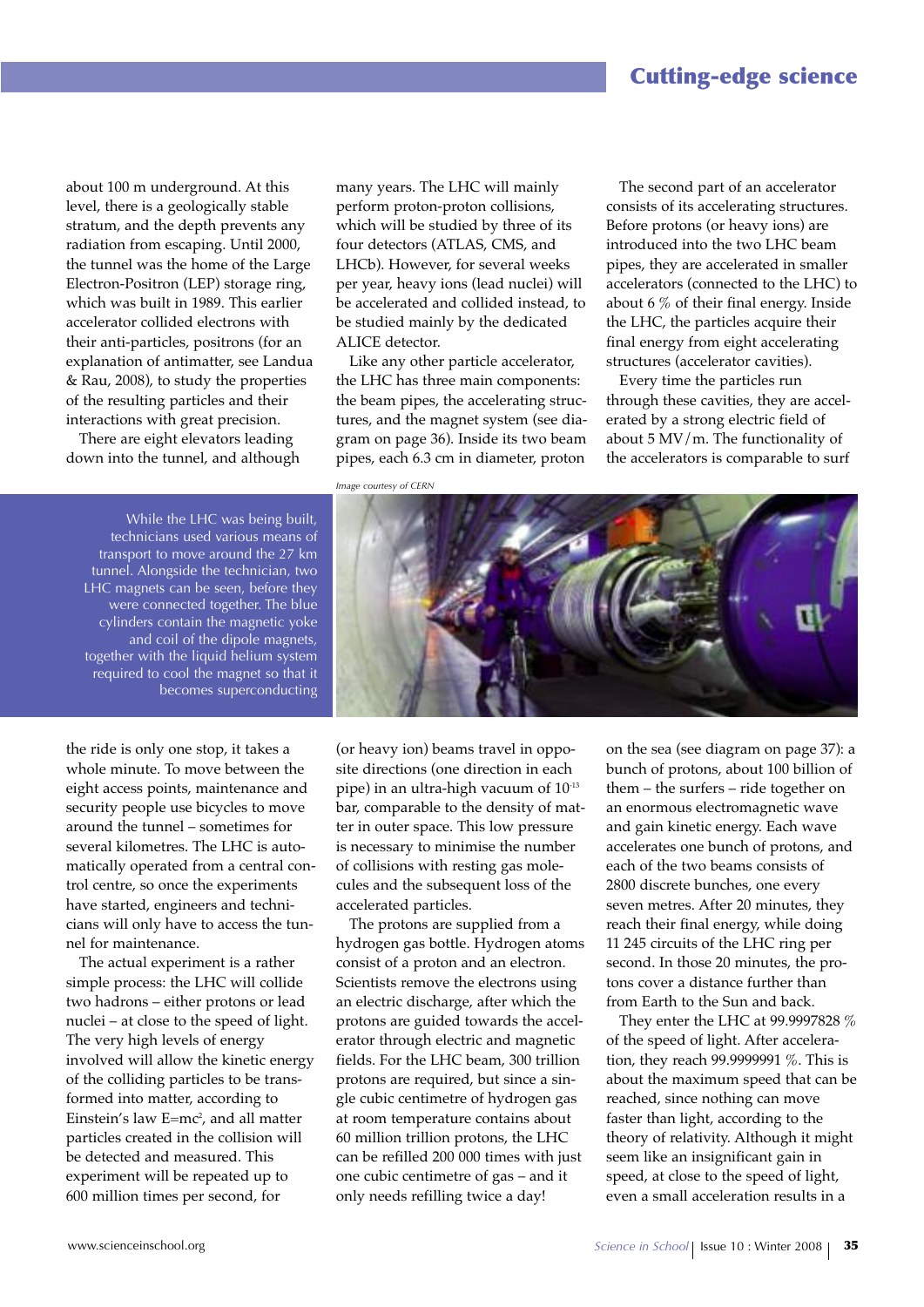

The principle of a particle accelerator with its three main components: the beam pipes, the acceleration elements, and the bending magnets



*Image courtesy of CERN*



Cross-section of LHC prototype beam pipes showing the beam screens. Slits in the screens allow residual gas molecules to be pumped out and frozen to the walls of the ultra-cold beam pipe. Beam screens like these have been designed to line the beam pipes, absorbing radiation before it can hit the magnets and warm them up, an effect that would greatly reduce the magnetic field and cause serious damage

large gain in mass, and this is the important part. A motionless proton has a mass of 0.938 GeV (938 million electron volts). The accelerators bring them to a final mass (or energy, which in this case is practically the same thing) of 7000 billion electron volts (7 tera-eV or 7 TeV). If you could – hypothetically – accelerate a person of 100 kg in the LHC, his or her mass would end up being 700 t.

Without external forces, the protons would fly in a straight line. To give them a circular trajectory, the pipes are surrounded by a large magnet system that deflects the protons' path – these magnets are the third part of every particle accelerator. The larger the mass of a particle becomes, the stronger the magnets need to be to keep it on track. This is where the limitations of a particle accelerator lie, since at a certain magnetic energy, the material of the magnetic coils cannot resist the forces of its own magnetic field anymore. The magnets used in the LHC have been specially designed: the dominant part of the magnet system consists of 1232 dipole magnets, each with a length of about 16 m and a weight of 35 t, which create a maximum magnetic field of 8.33 tesla – 150 000 stronger than Earth's magnetic field.

The magnets have a special two-inone design: they contain two magnet coils on the inside, each surrounding one of the two beam pipes. The current runs through the coils to create two magnetic fields, pointing down-

#### LHC superconducting accelerator cavity in the LHC tunnel

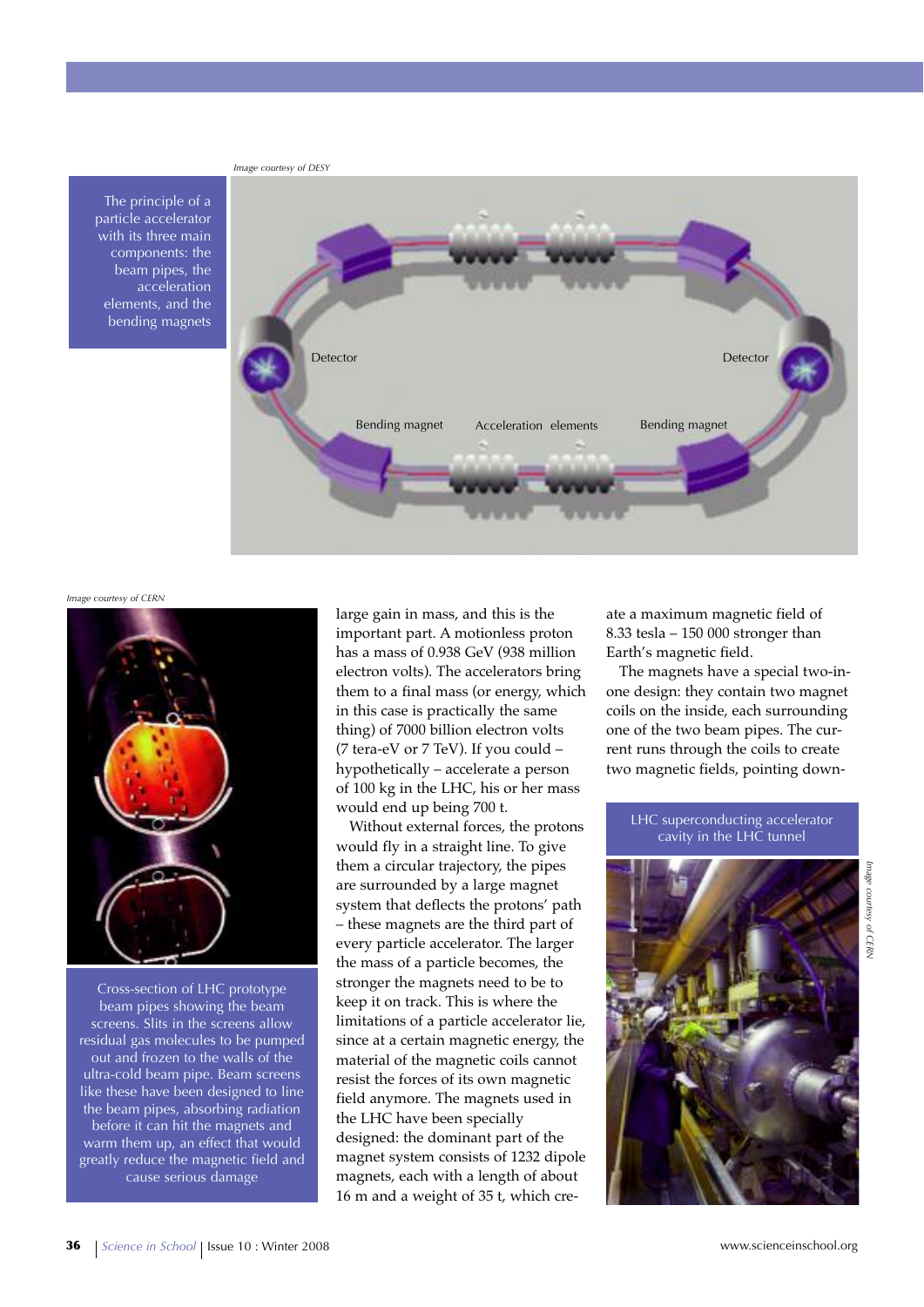

#### **The superconducting accelerating cavity acts like the surf of the sea**

wards in one pipe and upwards in the other. This is how two particles (protons or lead nuclei) of the same charge can follow the same track in opposite directions – one in each

beam pipe. In addition to the dipole magnets, there are quadrupole magnets (with four magnetic poles) for focusing the beams, and thousands of additional smaller sextupole and octupole magnets (with six or eight magnetic poles each, respectively) for correcting the beam size and position.

All magnet coils and the accelerator cavities are built from special materials (niobium and titanium) that become superconducting at very low temperatures, conducting electricity to produce the electric and magnetic fields without resistance. To reach their maximum performance, the magnets need to be chilled to -271.3°C (1.9K) – a temperature colder than outer space. To cool the magnets, much of the accelerator is connected to a distribution system of liquid nitrogen and helium (see box on page 45). Just one-eighth of the LHC's cryogenic distribution system would qualify as the world's largest fridge.

Around the ring are four points at which the chain of magnets is broken: they contain the four huge caverns for the LHC experiments and their detectors. Here, the trajectories of the inner and outer beams are made to cross each other and swap places in special X-shaped beam pipes. In all four



This computer-generated image of an LHC dipole magnet shows some of the parts vital for the operation of these components. The magnets must be cooled to 1.9 K so that the superconducting coils can produce the required 8 T magnetic field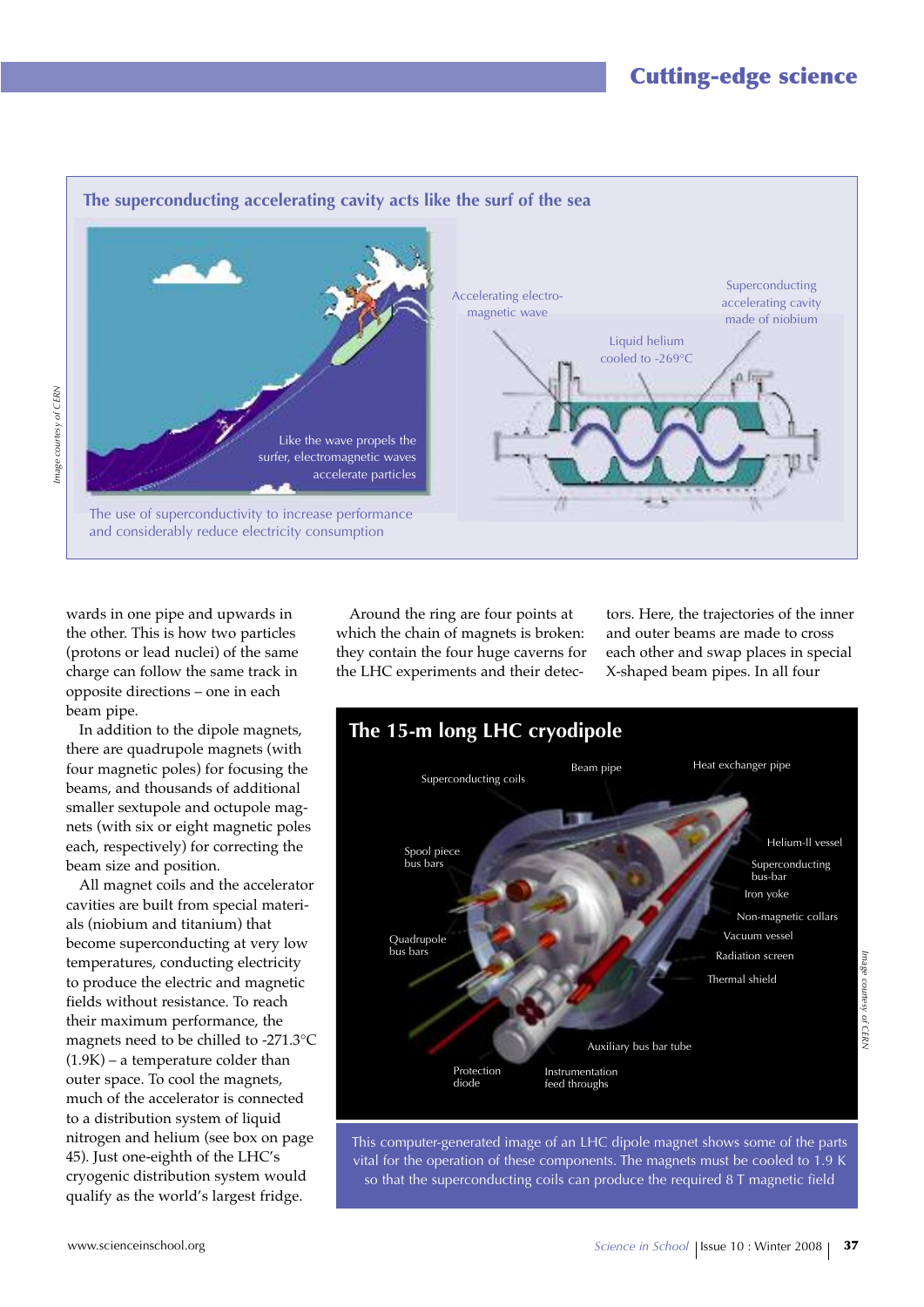X-shaped pipes, the beams cross at an angle of 1.5 degrees, allowing the beams to be brought into collision.

Huge detectors – described below – surround the collision points. To increase the probability of particle collisions, the bunches of particles are squeezed, by special magnets just in front of each collision chamber, to a diameter of  $16 \mu m$  – thinner than a human hair – and 80 mm in length. The beams are so tiny that the task of making them collide is akin to firing needles from two positions 10 km apart with such precision that they





Sextupole magnets are used for correcting the beam size and position



meet halfway! However, the LHC technology manages this intricate task. Nonetheless, even in these focused beams of particles, the density is still very low – 100 million times lower than that of water – so most of the particles pass straight through the other bunch of particles without colliding or even slowing down. Thus, although there are 100 billion protons in each bunch, when two bunches collide, only about 20 particle collisions occur. Since collisions between two bunches occur 31 million times per second (2800 bunches x 11 245 turns of the LHC ring per second), this still gives about 600 million proton collisions per second when the LHC is operating at maximum intensity.

A single bunch of protons travelling at full speed has the same kinetic energy as a one-tonne elephant running at 50 km/h, and the entire energy contained in the beam is 315 megajoules (MJ), enough to melt nearly 500 kg of copper. Therefore, considerable efforts have gone into the security of the LHC. Should the beam become unstable, this will be immediately detected by the beam sensors, and within the next three laps around the

ring (i.e. in less than a thousandth of a second) the beam will be deflected into a kind of emergency exit, where it is absorbed by graphite plates and concrete before it can cause any further damage (see image above and diagram on the left).

The cold boxes are major components of the LHC cryogenic system. This photo shows the top of the first cold boxes to be delivered to CERN

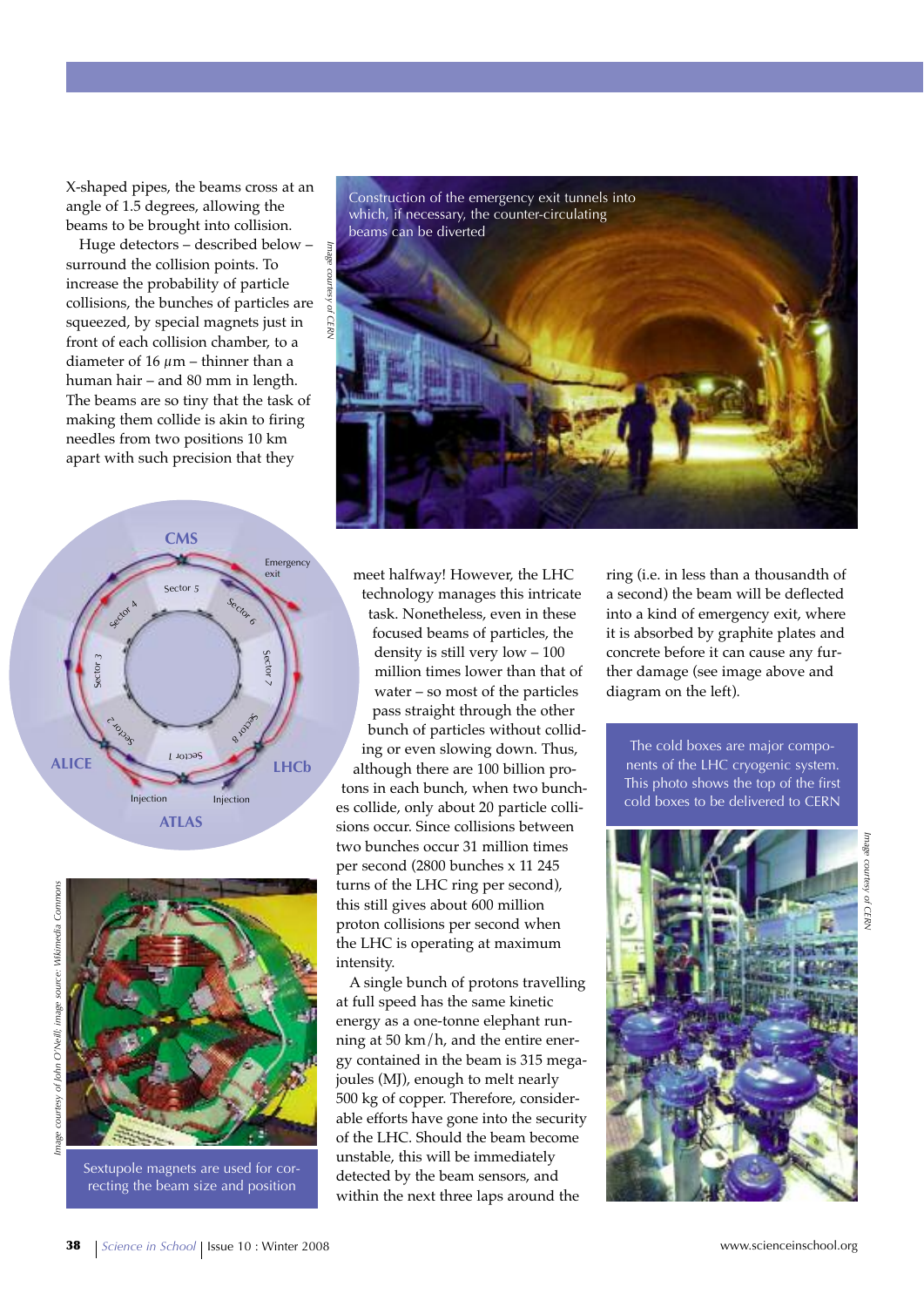Dr Marco Cattane

*Image couresy of Marco*

*Cattaneo*

# Who works on the LHC?

**Liz Gregson from Imperial College London, UK, talks to some of the CERN employees.**

#### **Katharine Leney, ATLAS physicist**

Katharine is doing a PhD in physics on the search for the Higgs boson, working on the ATLAS detector. She is also developing a tool to look at conditions within the detector, to ensure that the data obtained will be usable. "It's a really exciting time to be

here, working alongside some of the world's top physicists." In addition to her research, she has recently become a CERN guide, showing visitors the experiments and explaining the work that scientists do there.

#### **Dr Marco Cattaneo, project co-ordination**

Marco was born in Italy and moved to the UK at the age of ten. Today he lives in France, works in Switzerland, and has a Swiss-British wife and two children who can speak three languages fluently. "When

asked what I am, I can only answer European! " he says. He has been at CERN since 1994. He is deputy project leader on the software and computing

project for the LHCb experiment. His main job is to co-ordinate the work of around 50 physicists who develop software that enables reconstructions of the original trajectories of the particle collisions recorded by the detector. This is then integrated into a single reconstruction programme, so that others can study the characteristics of the collision event. Marco enjoys the work atmosphere at CERN: "It attracts about 50 percent of the world's particle physics community, meaning that the vast majority of people working at CERN are highly skilled in their field and very motivated by their work. It is not unusual to be on first-name terms with Nobel laureates."

*This text was first published in the Imperial College London alumni magazine* Imperial Matters.

#### **The experiments**

The LHC will collide two protons at a total kinetic energy of  $7 + 7 = 14$  TeV (or two lead ions at a total energy of 1140 TeV), and then detect and measure the new particles produced when the kinetic energy is transformed into matter.

According to quantum physics, these collisions will generate all particles of the standard model (as described in Landua & Rau, 2008) with certain probabilities. However, the probability of generating the heavy particles that scientists are actually looking for is very low. Few of the particle collisions will be hard enough to produce new, heavy particles. Theory predicts that Higgs bosons (to learn more about the Higgs boson, see Landua & Rau, 2008) or other completely new phenomena that are being searched for will be produced only very rarely (typically once in  $10^{12}$  collisions), so it is necessary to study many collisions in order to find the 'needle in a million haystacks'. That is why the LHC will be run for many years, 24 hours a day.

The events (an event is a collision with all its resulting particles) are

studied using giant detectors that are able to reconstruct what happened during the collisions – and to keep up with the enormous collision rates. Detectors can be compared to huge three-dimensional digital cameras that can take up to 40 million snapshots (with digitised information from tens of millions of sensors) per second. The detectors are built in layers, and each layer has a different functionality (see diagram on page 40). The inner ones are the least dense, while the outer ones are denser and more compact.

kavan a

Image countesy or Material Property

**Hey** ar ni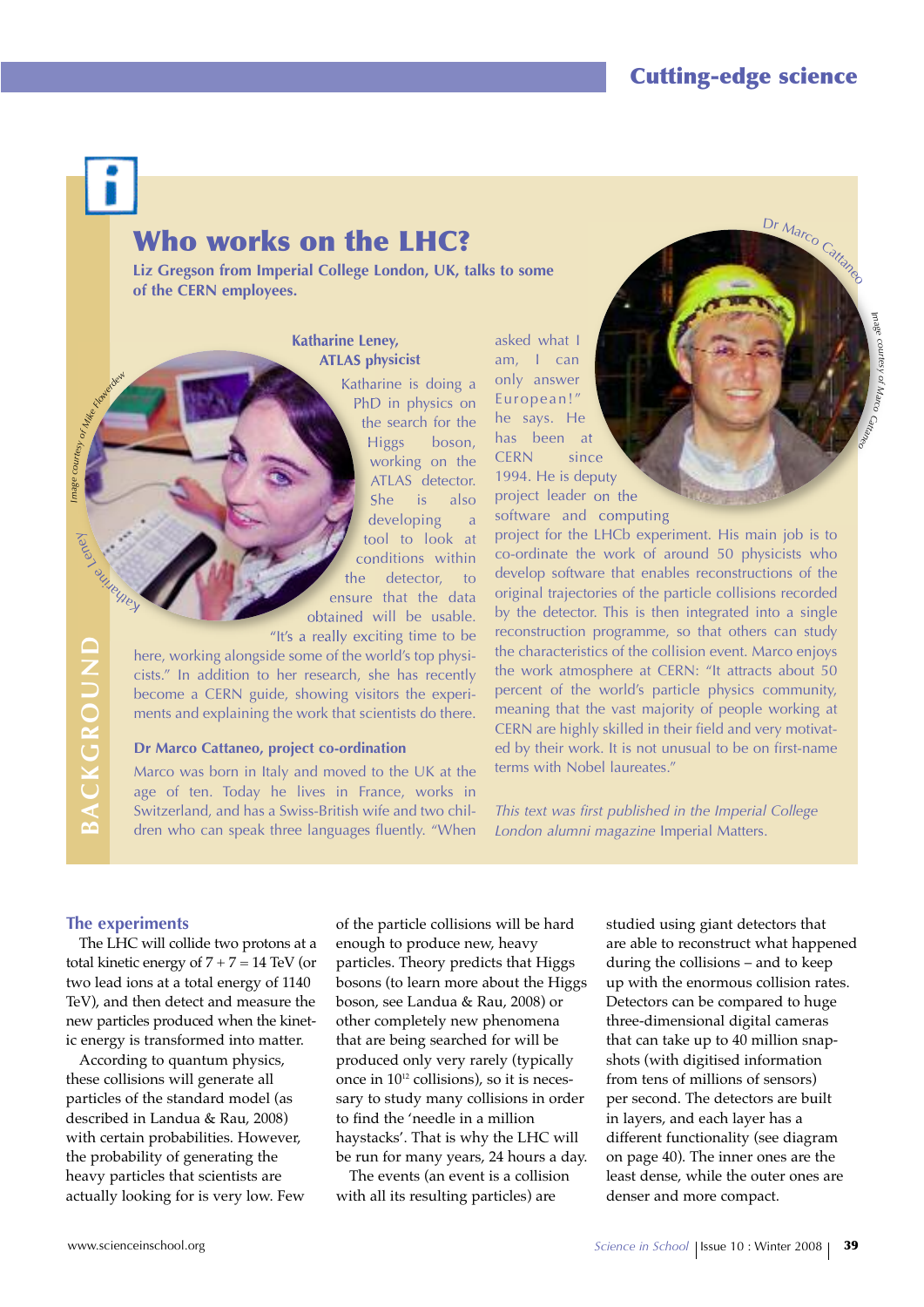The heavy particles that scientists hope to produce in the LHC collisions are predicted to be very short-lived, rapidly decaying into lighter, known particles. After a hard collision, hundreds of these lighter particles, for example electrons, muons and photons, but also protons, neutrons and others, fly through the detector at close to the speed of light. Detectors use these lighter particles to deduce the brief existence of the new, heavy ones.

The trajectories of charged particle are bent by magnetic fields, and their radius of curvature is used to calculate their momentum: the higher the kinetic energy, the shallower the curvature. For particles with high kinetic energy, therefore, a sufficiently long trajectory must be measured in order to accurately determine the curvature radius. Other important parts of a detector are calorimeters for measuring the energy of particles (both charged and uncharged). The calorimeters too have to be large enough to absorb as much particle energy as possible. These are the two principle reasons why the LHC detectors are so large.

The detectors are built to hermetically enclose the interaction region in order to account for the total energy and momentum balance of each event and to reconstruct it in detail. Combining the information from the different layers of the detector, it is possible to determine the type of particle which has left each trace.

Charged particles – electrons, protons and muons – leave traces through ionisation. Electrons are very light and therefore lose their energy quickly, while protons penetrate further through the layers of the detector. Photons themselves leave no trace, but in the calorimeters, each photon converts into one electron and one positron, the energies of which are then measured. The energy of neutrons is measured indirectly: neutrons transfer their energy to protons, and these protons are then detected.

Muons are the only particles that reach (and are detected by) the outermost layers of the detector (see diagram below).

Each part of a detector is connected to an electronic readout system via thousands of cables. As soon as an impulse is registered, the system records the exact place and time and sends the information to a computer. Several hundred computers work together to combine the information. At the top of the computer hierarchy is a very fast system which decides – in a split second – whether an event is interesting or not. There are many different criteria to select potentially significant events, which is how the enormous data of 600 million events is reduced to a few hundred events per second that are investigated in detail.

The LHC detectors were designed, constructed and commissioned by

international collaborations, bringing together scientists from institutes all over the world. In total, there are four large (ATLAS, CMS, LHCb and ALICE) and two small (TOTEM, LHCf) experiments at the LHC. Considering that it took 20 years to plan and construct the detectors, and they are intended to run for more than 10 years, the total duration of the experiments is almost equivalent to the entire career of a physicist.

The construction of these detectors is the result of what could be called a 'group intelligence': while the scientists working on a detector understand the function of the apparatus in general, no one scientist is familiar with the details and precise function of each single part. In such a collaboration, every scientist contributes with his or her expertise to the overall success.

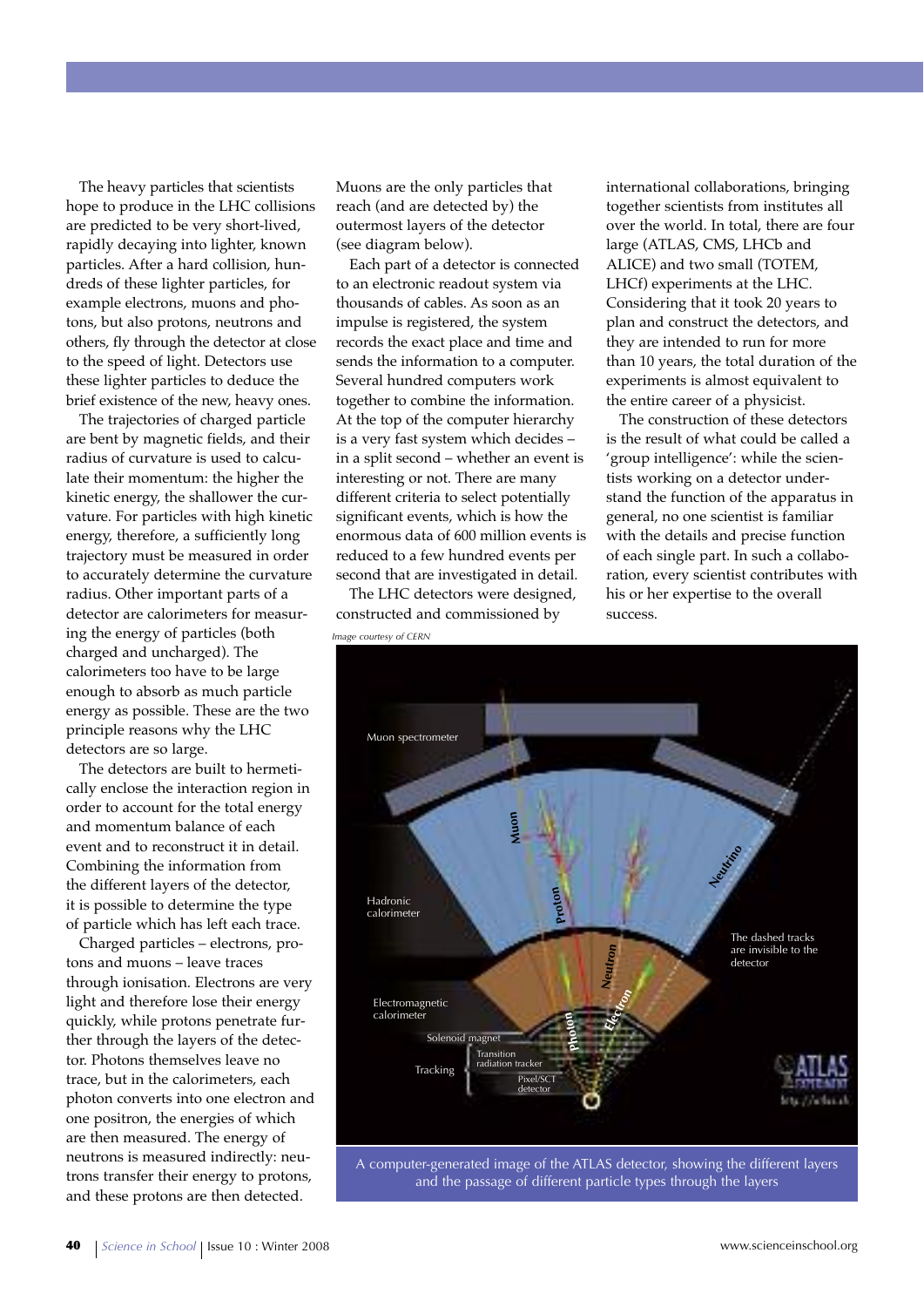### Cutting-edge science

*Image courtesy of CERN*



The control centre of the accelerators, the cryogenic distribution system and the technical infrastructure on the CERN site

#### ATLAS and CMS

The two largest experiments, ATLASw2 (A Toroidal LHC ApparatuS) and CMS<sup>w3</sup> (Compact Muon Solenoid),

are general-purpose detectors optimised for the search for new particles. ATLAS and CMS are located on opposite sides of the LHC ring, 9 km apart

(see diagram on page 34). Having two independently designed detectors is vital for cross-confirmation of any new discoveries. The ATLAS and the CMS collaborations each consist of more than 2000 physicists from 35 countries.

The ATLAS detector has the shape of a cylinder 25 m in diameter and 45 m in length, about half as big as Notre Dame Cathedral in Paris, France, and weighing the same as the Eiffel Tower (7000 t). Its magnetic field is produced by a solenoid in the inner part and an enormous doughnut-shaped toroid magnet further outside (see diagram below).

The CMS detector also has a cylindrical shape (15m in diameter and 21m in length) and is built around a superconducting solenoid magnet generating a field of 4 tesla, which is confined by a steel yoke that forms the bulk of the detector's weight of 12 500 t. While ATLAS was constructed in situ, the CMS detector was constructed at the surface, lowered underground in 15 sections and then assembled (see diagram on page 42).



The ATLAS detector will be the largest of its type in the world when its construction is completed; the people in the diagram are to scale



*Image courtesy of CERN*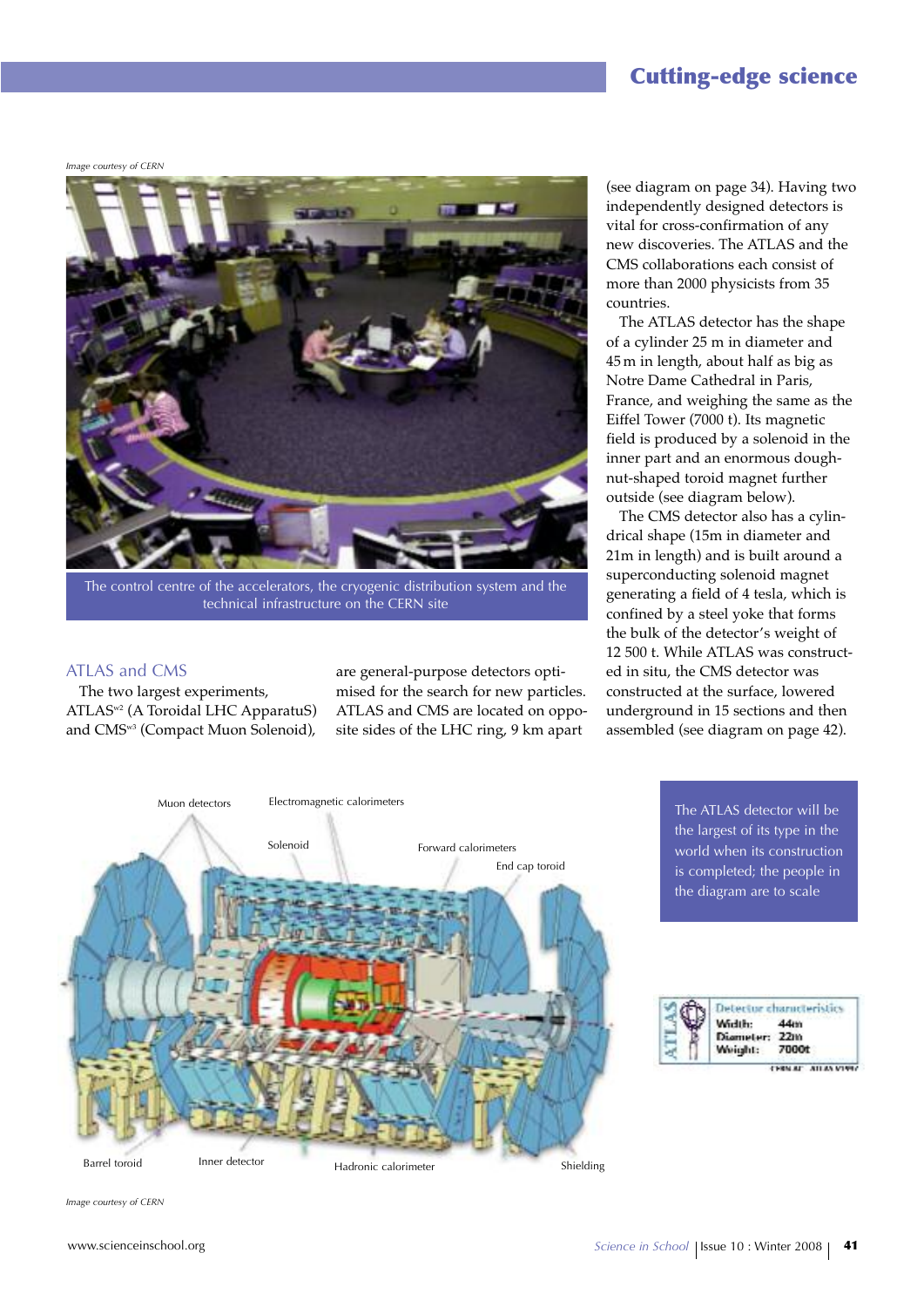

View of the CMS detector at the end of 2007



The setup of the CMS detector

#### LHCb

The LHCb<sup>w4</sup> experiment will help us to understand why we live in a universe that appears to be composed almost entirely of matter but no antimatter. It specialises in investigating the slight differences between matter and antimatter by studying a type of particle called the bottom quark, or b quark (see Landua & Rau, 2008, for an explanation of antimatter and quark types). To identify and measure the b quarks and their antimatter counterparts, the anti-b quarks, LHCb has sophisticated movable tracking detectors close to the path of the beams circling in the LHC.

#### ALICE

ALICEw5 (A Large Ion Collider Experiment) is a specialised detector for analysing the collisions of lead ions (see diagram on page 44). For a few weeks each year these, rather than protons, will be collided in the LHC. Within the dimensions of an atomic nucleus, this will create conditions that prevailed about a millionth of a second after the Big Bang, when the temperature of the entire Universe was about 100 000 times hotter than the interior of the Sun. These conditions might create

#### ATLAS beam pipe installation

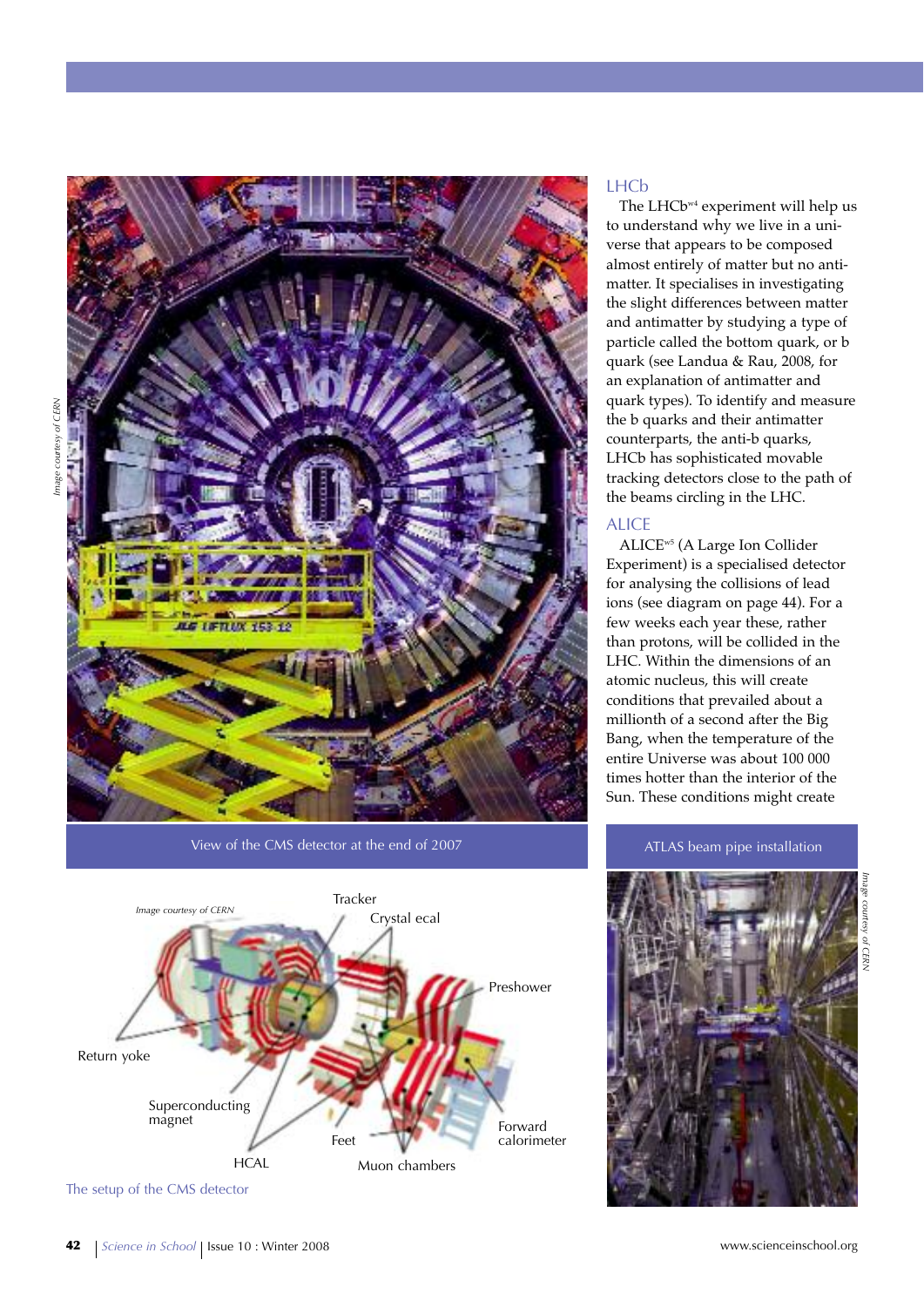## Cutting-edge science



Integration of the ALICE experiment's inner tracker

a state of matter called a quark-gluon plasma, the characteristics of which physicists hope to study (for a further explanation of the quark-gluon plasma, see Landua & Rau, 2008).

#### **The data challenge**

The LHC will produce roughly 15 petabytes (15 million gigabytes) of data annually – enough to fill more

than 3 million DVDs. Thousands of scientists around the world want to access and analyse these data, so CERN is collaborating with institutions in 33 countries to operate a distributed computing and data storage infrastructure: the LHC Computing Grid (LCG).

The LCG will allow data from the LHC experiments to be distributed around the globe, with a primary

backup kept at CERN. After initial processing, the data will be distributed to eleven large computer centres. These tier-1 centres will make the data available to more than 120 tier-2 centres for specific analysis tasks. Individual scientists can then access the LHC data from their home country, using local computer clusters or even individual PCs.

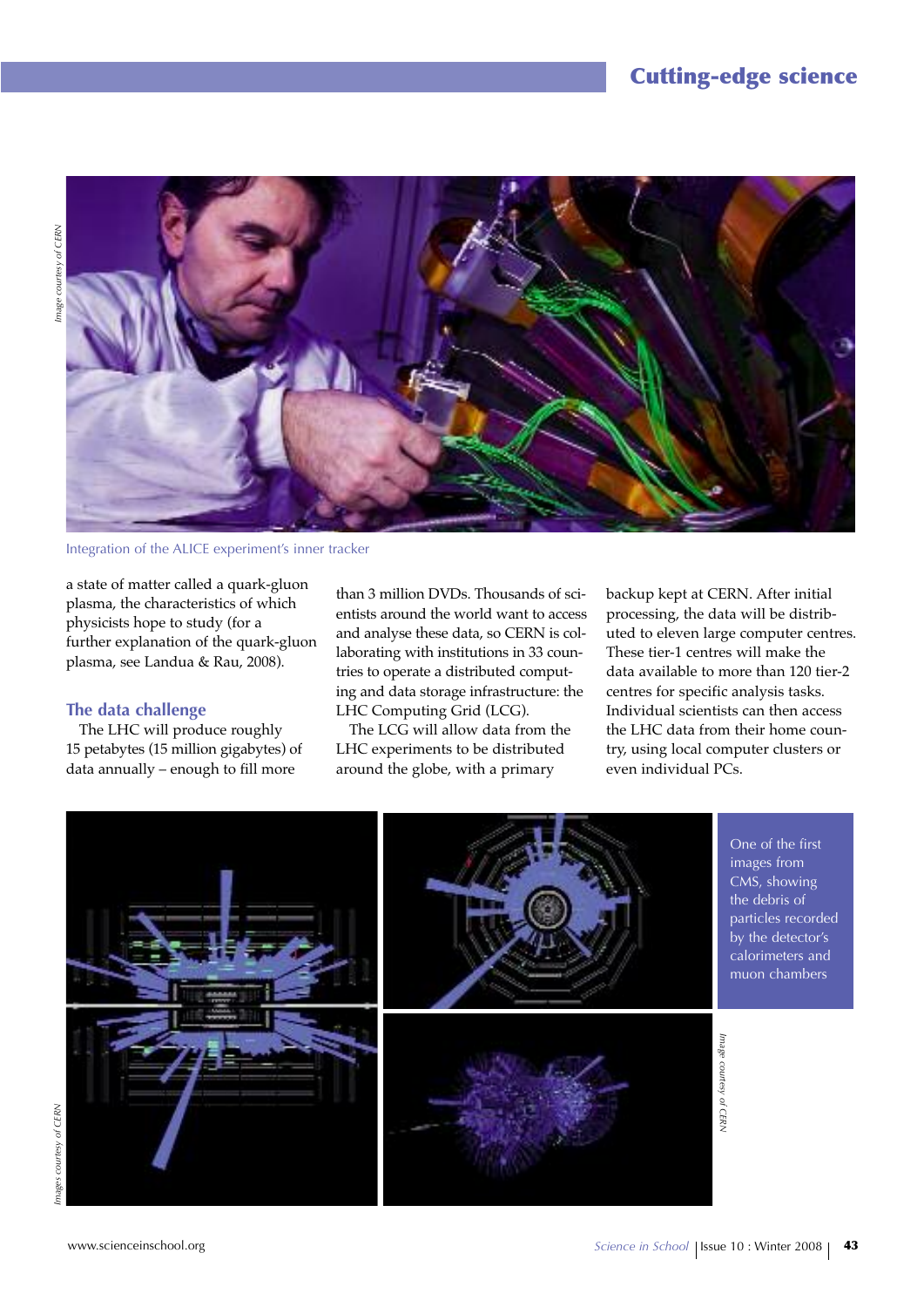The ALICE experiment will study the collisions of beams of lead nuclei in an attempt to produce a new state of matter known as quark-gluon plasma



In the first article of this pair (Landua & Rau, 2008), Rolf Landua and Marlene Rau introduce the particle physics behind the LHC.

#### **References**

Landua R, Rau M (2008) The LHC: a step closer to the Big Bang. *Science in School* **10**: 26-33. www.scienceinschool.org/2008/ issue10/lhcwhy

#### **Web references**

w1 – A guide to the Large Hadron Collider can be found here: http://cdsweb.cern.ch/record/ 1092437/files/CERN-Brochure-2008 -001-Eng.pdf

- A video of the Large Hadron Rap can be viewed here: www.youtube.com/ watch?v=j50ZssEojtM
- w2 For more information on the ATLAS experiment, see: http://atlas.ch
- w3 For more information on the CMS experiment, see: http://cms-project-cmsinfo.web. cern.ch/cms-project-cmsinfo/ index.html
- w4 For more information on the LHCb experiment, see: http://lhcb-public.web.cern.ch /lhcb-public

w5 – For more information on the ALICE experiment, see: http://aliceinfo.cern.ch/Public/ Welcome.html

#### **Resources**

- Boffin H (2008) "Intelligence is of secondary importance in research." *Science in School* **10**: 14-19. www.scienceinschool.org/2008/ issue10/tamaradavis
- Warmbein B (2007) Making dark matter a little brighter. *Science in School* **5**: 78-80. www.scienceinschool.org/2007/ issue5/jennylist



The leading members of the LHCb magnet project; also visible are the coils of the detector's huge dipole magnet. April 2004